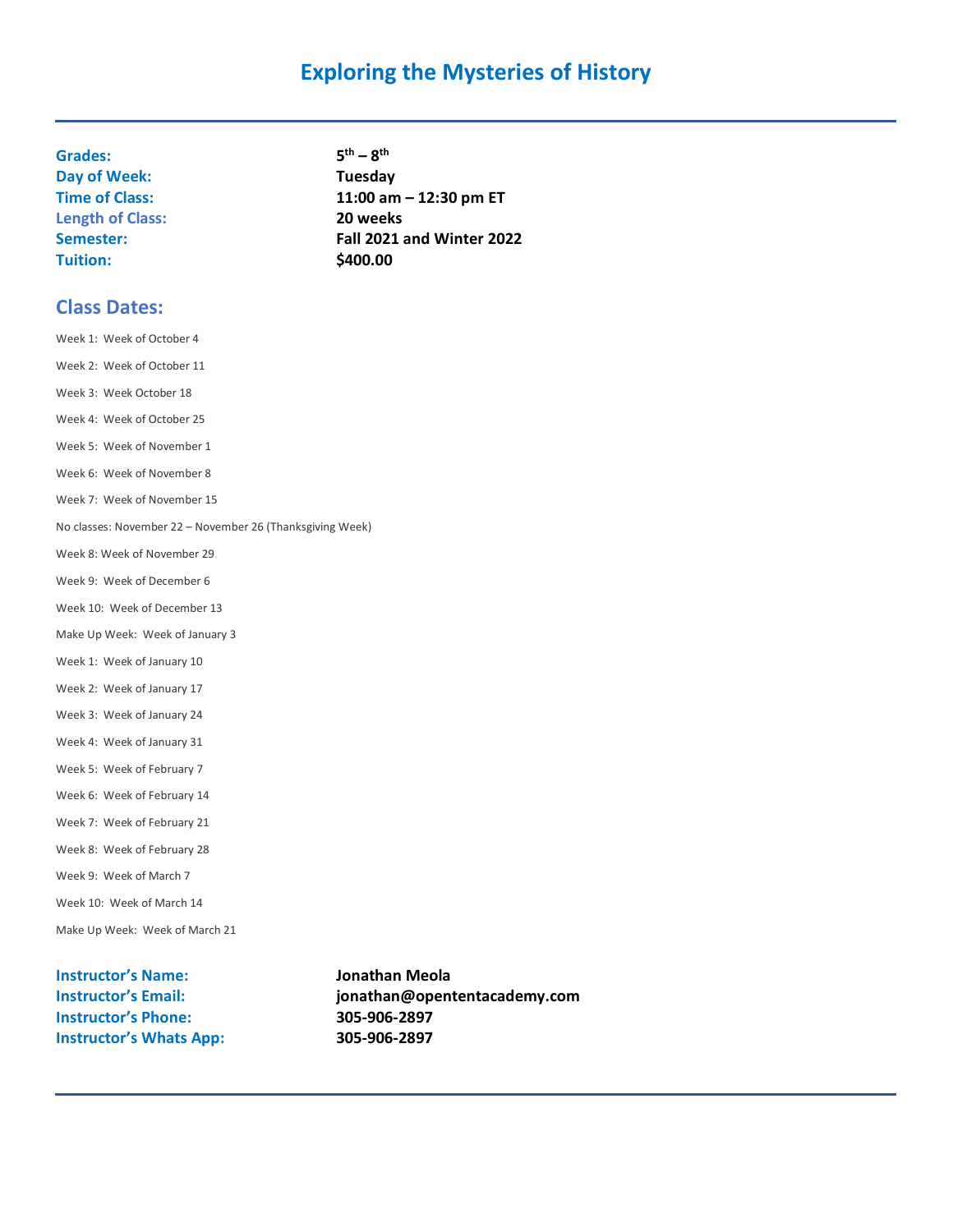### **Description of Class:**

This class takes a look at twenty different historical events or topics that remain a mystery to this day, exploring the background and what else was going on in history at that time. This is a survey of history using significant mysteries and lore as the jumping off points for a student to gain passion for history!

### **Class Approach:**

This is a lecture-based class which incorporates videos when appropriate. Each week the student will be given a short writing assignment evaluating the information presented and giving their opinion regarding a specific question presented at the end of the class.

#### **Goals:**

To use interesting stories to gain a general understanding of world history.

#### **Textbook:**

None

#### **Additional Supplies/Resources Needed:**

A computer with a word processing program for composing written assignments

#### **Weekly Homework:**

Less than one hour. Students will keep a journal of each historical mystery they learned about.

#### **Homework Policy:**

Homework must be turned it before the beginning of the following class.

#### **Evaluation:**

If the student answers the question asked in a manner that indicates thought was given to the answer and in a general well written format, the student will receive full credit for the assignment.

#### **Grading Scale:**

Grades will be based on class participation and the weekly assignment. The assignments count for 80% and class participation counts for 20% of the final grade. NOTE: If your child is planning on watching the recording, please contact me about how to earn the "class participation" percentage.

Percentages/Grades 100-90: A 89-80: B 79-70: C